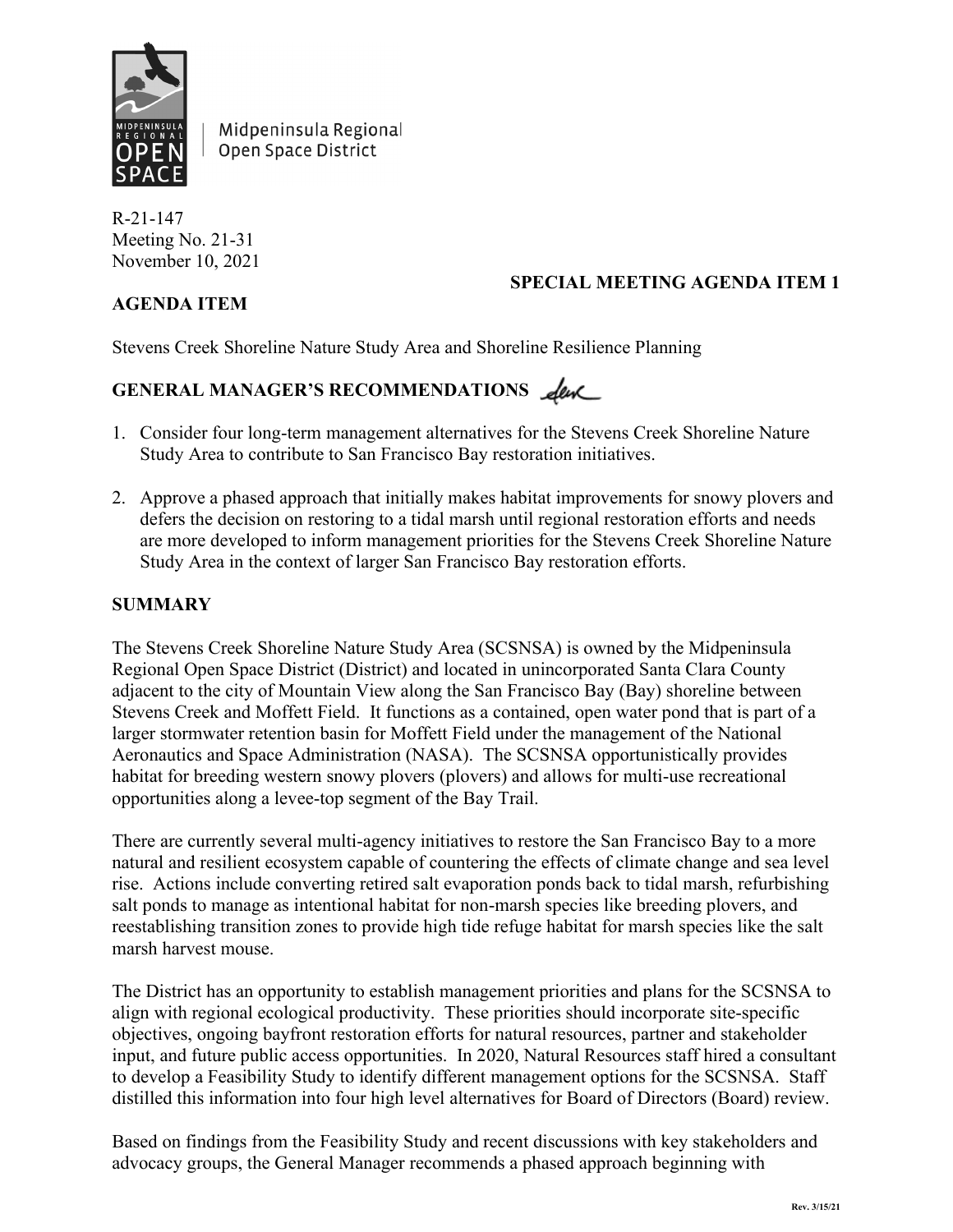Alternative 1B – low-intensity site enhancements to support breeding plovers, followed by the structural implementation of Alternative 2 – to transition into providing managed habitat for all waterbirds. Based on ongoing implementation of long-term shoreline resiliency plans across the bay, the District would determine at a later date whether to maintain Alternative 2 or implement Alternative 3. The estimated timeline to begin implementing Alternative 3 is 20 years at minimum.

# **DISCUSSION**

# **Stevens Creek Shoreline Nature Study Area**

The Stevens Creek Shoreline Nature Study Area (SCSNSA) is a 55-acre parcel, donated to Peninsula Open Space Trust from the Leslie Salt Company and subsequently acquired by the District in 1980. It is bordered by raised levees on its north, south, and west perimeter. The lowlying site fills with stormwater on a seasonal basis and evaporates during the dry season; the site is completely dry by the end of summer. The property is part of the larger Storm Water Retention Pond (SWRP) for Moffett Field due to a long-standing informal land-use arrangement between the District and NASA that was likely initiated by their respective predecessors in interest.

In 2012, the Navy conducted an assessment and removal of hazardous materials within the entire SWRP, which included the SCSNSA. This remediation effort met cleanup standards intended to support a future tidal marsh restoration scenario. In 2017-2018, NASA performed clean-up of the Superfund site known as "Site AO14," immediately adjacent to SCSNSA, which consisted of three peninsulas of contaminated soil fill that extended into the NASA owned portion of the SWRP. District staff were consulted for review of project plans, coordination, and site access.

Local wildlife have been documented using the variety of habitats at SCSNSA, including the following listed species: salt marsh harvest mouse, California black rail, California least tern, and western snowy plover, which is regularly observed breeding during the summer. The San Francisco Bay Trail (Bay Trail) provides walking, biking, and wildlife viewing access on a 0.6 mile segment located on top of the north and west levees. This segment of Bay Trail around the District's SCSNSA is an important link providing contiguous access along the shoreline from Alviso in San Jose to East Palo Alto, and the east bay via the Dumbarton Bridge ped/bike path.

# **San Francisco Bay - Habitats and Historic Land Use**

Historically, the San Francisco Bay was composed of a rich mosaic of habitats with a vastly different hydrological condition from today. Historical tidal marshes, panne areas of salt crust, and wet meadows created a complex transition zone between tidal and terrestrial habitats. This provided abundant feeding and breeding areas for wildlife, as well as high-tide and storm refuge for marsh species. The historical San Francisco Bay also provided groundwater filtration and recharge, carbon storage, and protected the upland habitats from storms and flooding.

Beginning in the 1850s, agriculture and development altered the natural Bay by draining and filling marshes, constructing levees to contain water, and realigning creeks and stream channels. Levees were built around natural tidal marshes to create commercial salt evaporation ponds for salt production. In less than 100 years, nearly 95% of the San Francisco Bay's historical habitat and ecosystem function was lost.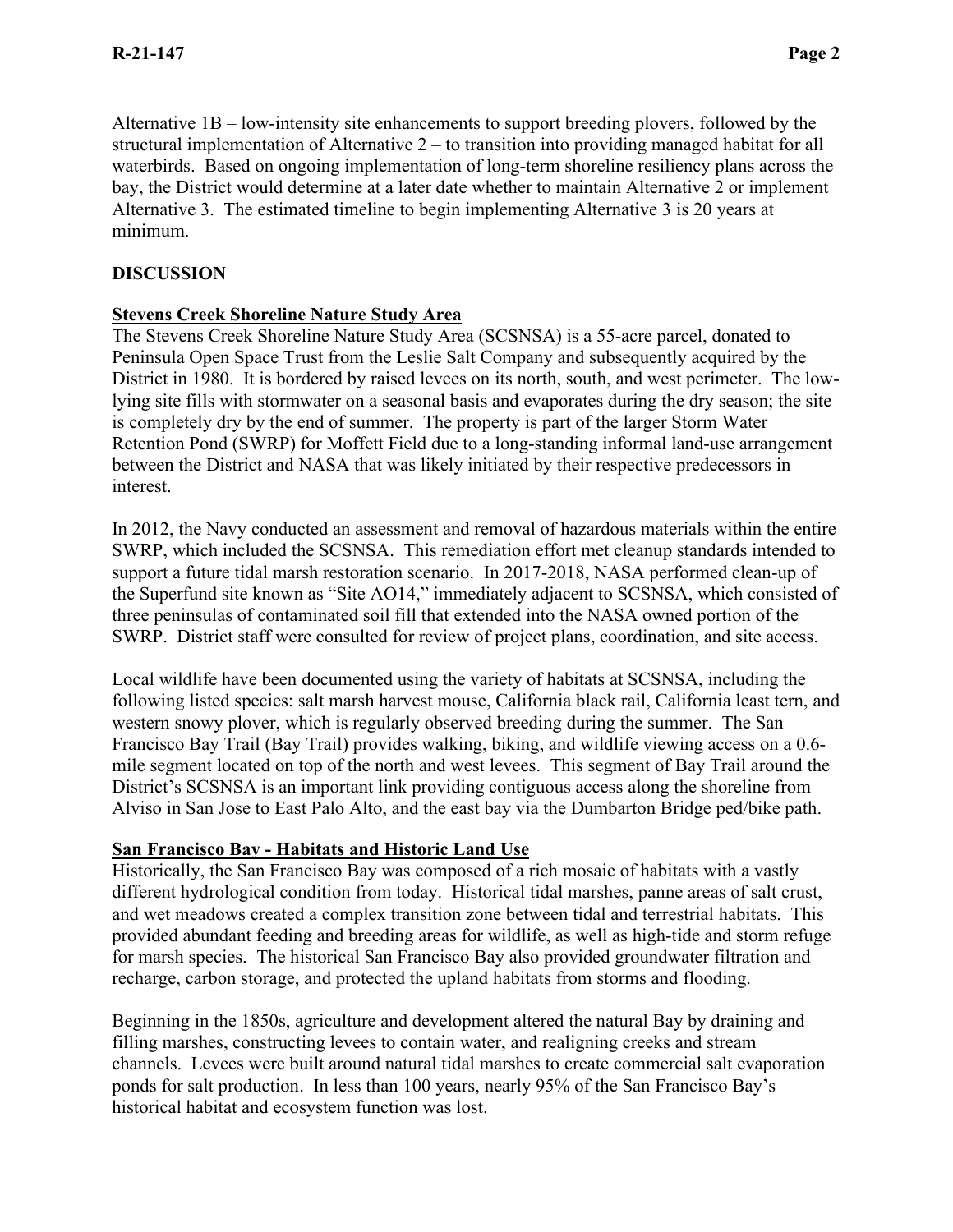The current Bay shoreline is made up of salt ponds, creeks with limited wetlands, and reduced tidal flow. Though vastly different from historical conditions, many species now rely on the current unique ecosystem that has existed for more than a century. The San Francisco Bay and its man-made ponds are a critical stopover along the Pacific Flyway, providing habitat for more than one million migrating waterbirds each year and for many resident breeding shorebirds including the federally protected western snowy plover.

### **Regional Restoration Planning Initiatives**

Several multi-agency planning initiatives are underway along the shoreline that may affect the ecological values and associated management preferences for the SCSNSA. Staff is seeking direction from the Board to inform ongoing participation in the following key regional projects: South Bay Salt Pond Restoration Project, Shoreline Study, and the Sunnyvale Shoreline Resilience Vision.

### South Bay Salt Pond Restoration Project

The [South Bay Salt Pond Restoration Project](https://www.southbayrestoration.org/page/maps) (SBSPRP) began in 2003 and is the largest tidal wetland restoration project on the West Coast. Comprised of several agencies and collaborative relationships, the project aims to restore 15,000 acres of retired salt evaporation ponds in the south San Francisco Bay into a mosaic of tidal wetlands and managed habitats. Restoration will support a variety of species and ecosystem functions. Many of these ponds are now managed by the U.S. Fish and Wildlife Service (USFWS) and are slated for restoration through the SBSPRP.

### *Balancing Benefits During Restoration*

Restoring salt ponds to tidal marsh is valuable for marsh species. However, other waterbird species now rely on the salt ponds for migratory and breeding habitat because they are struggling with habitat loss elsewhere. For example, shorebirds like plovers require bare dry ground for nesting. These birds are typically found on coastal sandy beaches where they struggle to persist among recreational uses, sea level rise and other human caused factors. Historically, plovers also nested on small salt pannes (bare areas in the marsh that dry out in the summer) in the San Francisco Bay, and now rely on salt ponds for similar habitat. Restoring salt ponds to tidal marsh removes nesting habitat for the federally threatened western snowy plover and favors marsh dependent species like the federally endangered Ridgway's rail.

Many waterbird species rely on existing salt pond habitat. This creates the need to provide both managed pond habitat and tidal marsh to support multiple native species that rely on the Bay. This is a management balance widely recognized by regional restoration stakeholders and informed by visioning and planning efforts. The SBSPRP's EIS/EIR states that the San Francisco Bay's breeding plover population has been declining over the last several decades and the SBSPRP would have a significant impact on this listed species if SBSPRP activities, like habitat conversion, resulted in further declines. SBSPRP objectives (Project Objectives) explicitly include enhancing habitats of sufficient size and structure to restore native special-status species, and to maintain migratory bird species that use existing salt ponds and levee structures; ongoing control of predators is also needed to reduce the nest-habitat displacement and depredation of plovers.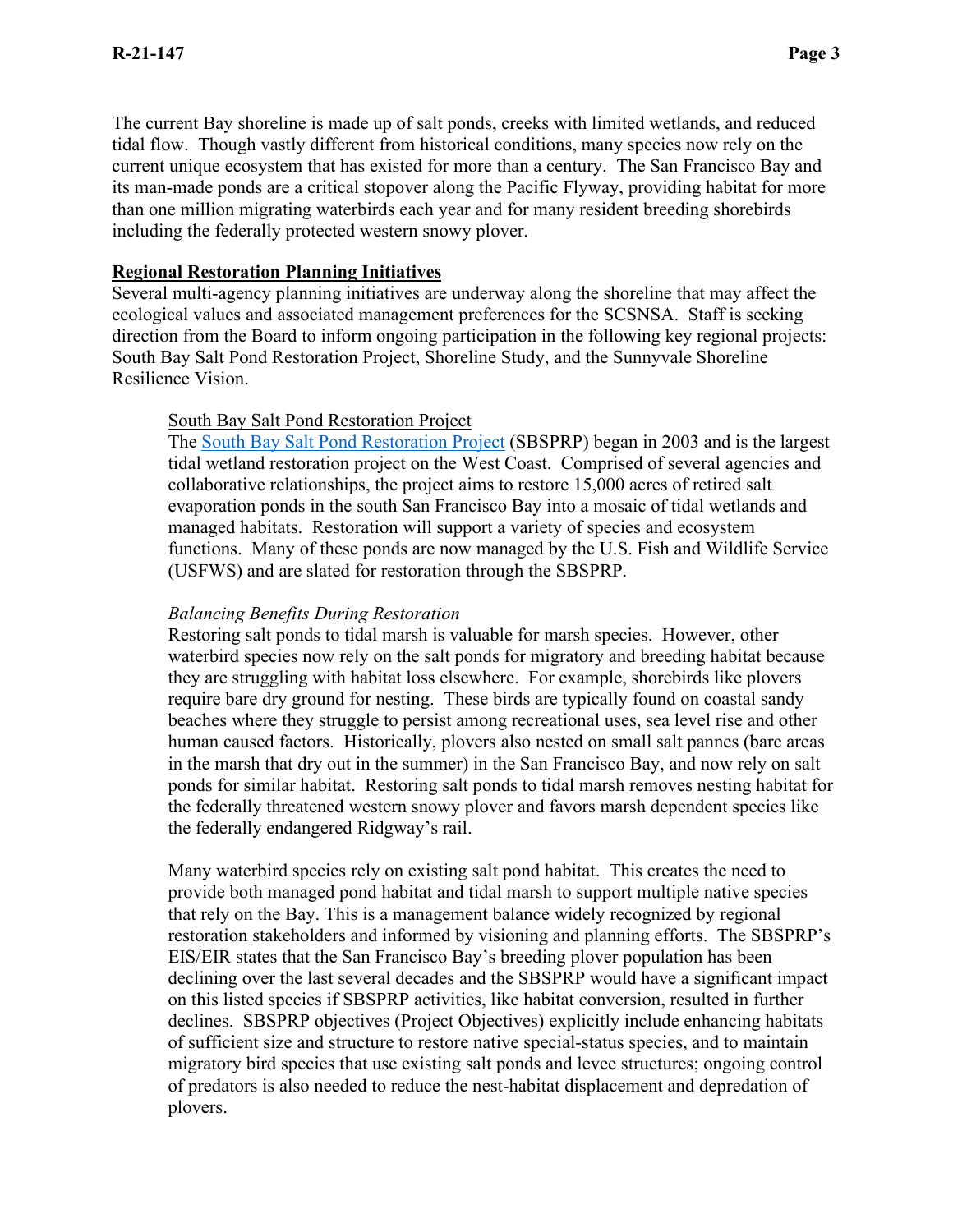The 2015 Baylands Ecosystem Habitat Goals Science Update's assessment of the Mountain View segment of shoreline (which includes SCSNSA) states that enhancing managed ponds would provide foraging and roosting habitat for shorebirds and waterfowl, and nesting habitat for plover and other resident shorebirds and terns. A solution has been to simultaneously 1) re-engineer existing ponds to provide waterbird habitat through the management of water levels in the pond, and 2) to restore existing ponds back to their historic tidal marsh habitat.

The SBSPRP has a minimal target of restoring 50% of its project area to tidal marsh habitat. If significant impacts to pond-dependent waterbirds, like plovers, can be mitigated, the project's ratio could be increased to restoring up to 90% of tidal marsh habitat. This double-benefit would maximize project success by restoring more tidal marsh habitat while also supporting stable waterbird populations. An assessment of Project Objectives performed in 2020 found that restoration targets for plovers and other breeding shorebirds are not being met, and that future phases of tidal restoration may further impact these species without improved management. Predation pressure and habitat suitability were found to be the strongest factors influencing plover success, and therefore achievement of Project Objectives and species recovery goals. The assessment also found that restoration targets for other migratory waterbirds are trending toward meeting Project Objectives, however, uncertainty and concern remain that future tidal restoration will cause substantial declines. SBSPRP managers are adapting their plans with new waterbird habitat opportunities to determine how much habitat can be fully restored while meeting Project Objectives.

#### South San Francisco Bay Shoreline Study

The [South San Francisco Bay Shoreline Study](http://www.southbayshoreline.org/index.html) (Shoreline Study) is a congressionally authorized study by the United States Army Corps of Engineers (USACE), in collaboration with Santa Clara Valley Water District (Valley Water) and the State Coastal Conservancy. The goal of the Shoreline Study is to identify projects that promote flood risk management, ecological restoration, and public access in the South San Francisco Bay area that should receive federal funds for implementation. One of the Shoreline Study's objectives is to design and develop a large tidal flood risk management levee (Shoreline Levee) to counter sea level rise along the south bay shoreline. It is structured in three Phases. The Phase III portion of the Shoreline Study focuses on the Sunnyvale shoreline, including the SCSNSA, and will begin with a Feasibility Study performed by USACE that was expected in Fiscal Year 2021-22 (FY22) but is currently pending with at least a one-year delay. Since the SCSNSA is along the Sunnyvale Shoreline Study area, the District has an opportunity to inform the Study and play a valuable collaborative role in the planning of Shoreline Levee alignments and habitat balance.

#### Sunnyvale Shoreline Resilience Vision

The Sunnyvale Shoreline Resilience Vision is a multi-agency group led by the San Francisco Estuary Institute (SFEI). They are collaboratively managing large-scale planning efforts along the Sunnyvale shoreline, including the Shoreline Study. They developed potential alignments of the Shoreline Levee and performed their own costbenefit analysis of the Sunnyvale shoreline for USACE's consideration. A Stormwater Working Group has also been created to discuss the re-engineering of stormwater management infrastructure and its integration with pond restoration. The District began participating in this collaborative visioning in December 2020. The Board's selection of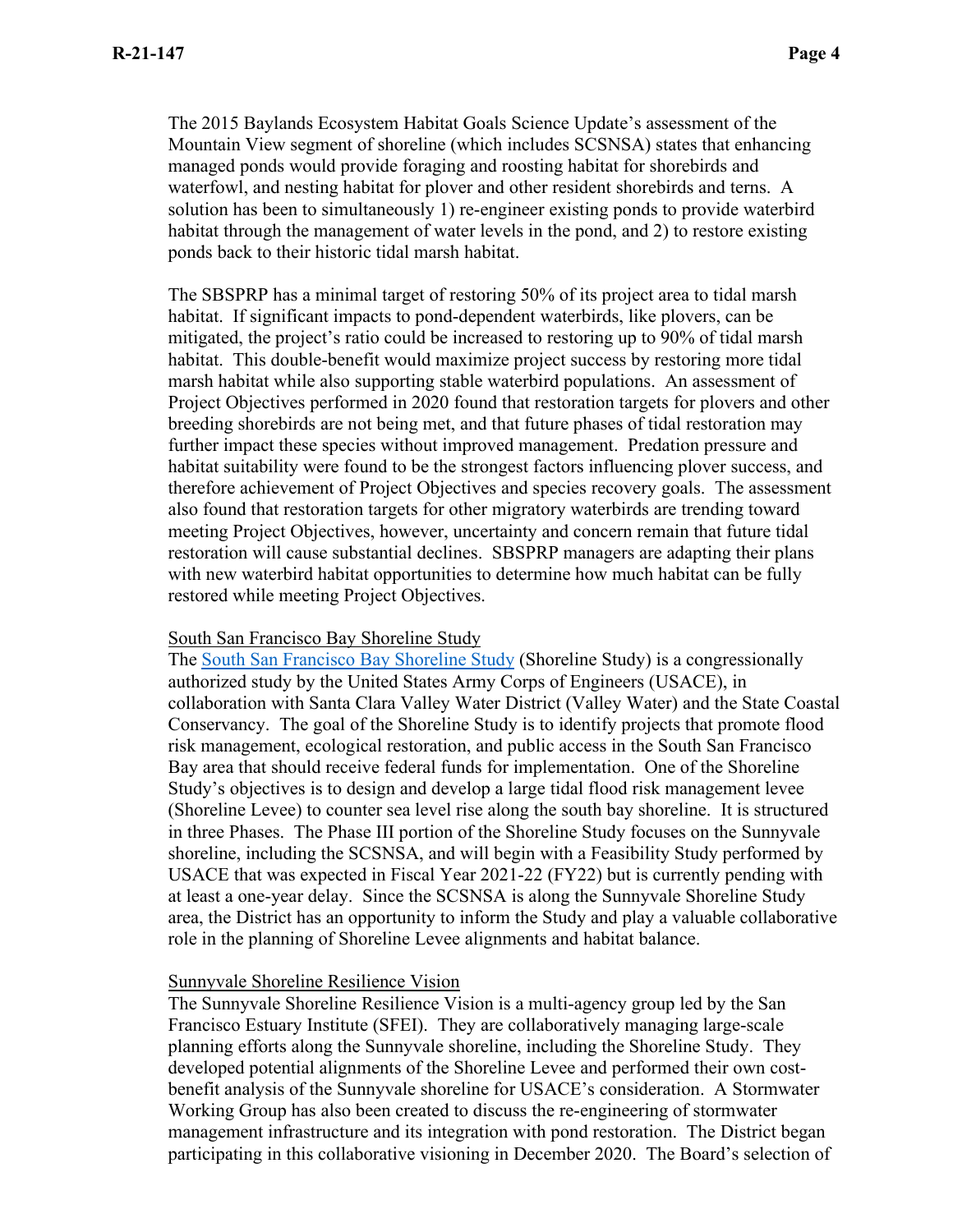SCSNSA management priorities is a crucial next step in continuing to collaborate in this regional visioning process.

### **Local Planning Efforts**

The SCSNSA is located within unincorporated Santa Clara County and is adjacent to the City of Mountain View and the City of Sunnyvale. Notable local planning efforts are described below for surrounding context.

#### Moffett Park Specific Plan

The approximately 1,156-acre [Moffett Park Specific Plan](https://www.moffettparksp.com/project-overview) area is located in the northern portion of the City of Sunnyvale. The plan area is bounded by State Route 237 and U.S. Highway 101 to the south, Moffett Federal Airfield to the west, Caribbean Drive to the north, and Sunnyvale Baylands Park to the east. The Moffett Park Specific Plan area is located approximately 1.5 miles east of the SCSNSA and is separated from the SCSNSA by Moffett Field. The City of Sunnyvale adopted the Moffett Park Specific Plan in 2004 and authorized an update in 2019 to address new housing, improve non-automotive transportation, promote walkable and bikeable environments, and create an ecoinnovation district. A technical report for the Moffett Park Specific Plan Urban Ecology acknowledges tidal wetlands and managed ponds outside of the Specific Plan area that serve as special resources to migratory and resident waterfowl. The report also mentions plans for the restoration of the retired south bay salt ponds that would further enhance the potential ecological value of Moffett Park's adjacent landscapes and urban greening efforts.

#### Google North Bayshore Master Plan

In September 2021, Google submitted an application to the City of Mountain View for the [Google North Bayshore](https://www.mountainview.gov/depts/comdev/planning/activeprojects/google/googleshorebird.asp) Master Plan to create a mixed-use neighborhood in the North Bayshore Precise Plan area. The 127-acre Master Plan includes the area bounded by Charleston Road to the north, Stevens Creek to the east, Space Park Way to the south and Huff Avenue to the west. The intent of the Master Plan is to identify the framework of new development in the 127-acre area, including general building locations, uses, and forms, transportation improvements (including parking), utilities, and public spaces, with phased multi-year implementation. The Master Plan area is located less than one mile south of the SCSNSA.

#### Stevens Creek Trail Implementation

The approximately five-mile-long section of Stevens Creek Trail in Mountain View starts at the northwest corner of SCSNSA. The regional trail continues south along the levee bank of the creek until it passes under Highway 101. The north end of the trail connects with the San Francisco Bay Trail, and leads to the trail system at Shoreline Park. A map of the Mountain View section of Stevens Creek Trail is available **[online](https://www.mountainview.gov/civicax/filebank/blobdload.aspx?BlobID=30370)**.

The four cities of Cupertino, Los Altos, Mountain View and Sunnyvale are implementing the *[Stevens Creek Trail Feasibility Study](https://sunnyvale.ca.gov/civicax/filebank/blobdload.aspx?BlobID=23225)* **(2015**), which would complete the regional Stevens Creek Trail along approximately four miles of creek corridor from the Dale / Heatherstone pedestrian overcrossing in Mountain View south to Stevens Creek Boulevard in Cupertino over time. The Feasibility Study does not identify any future trails plans within the vicinity of the SCSNSA. The District's Vision Plan and Measure AA funding includes a partnership project to complete the upper portion of the Stevens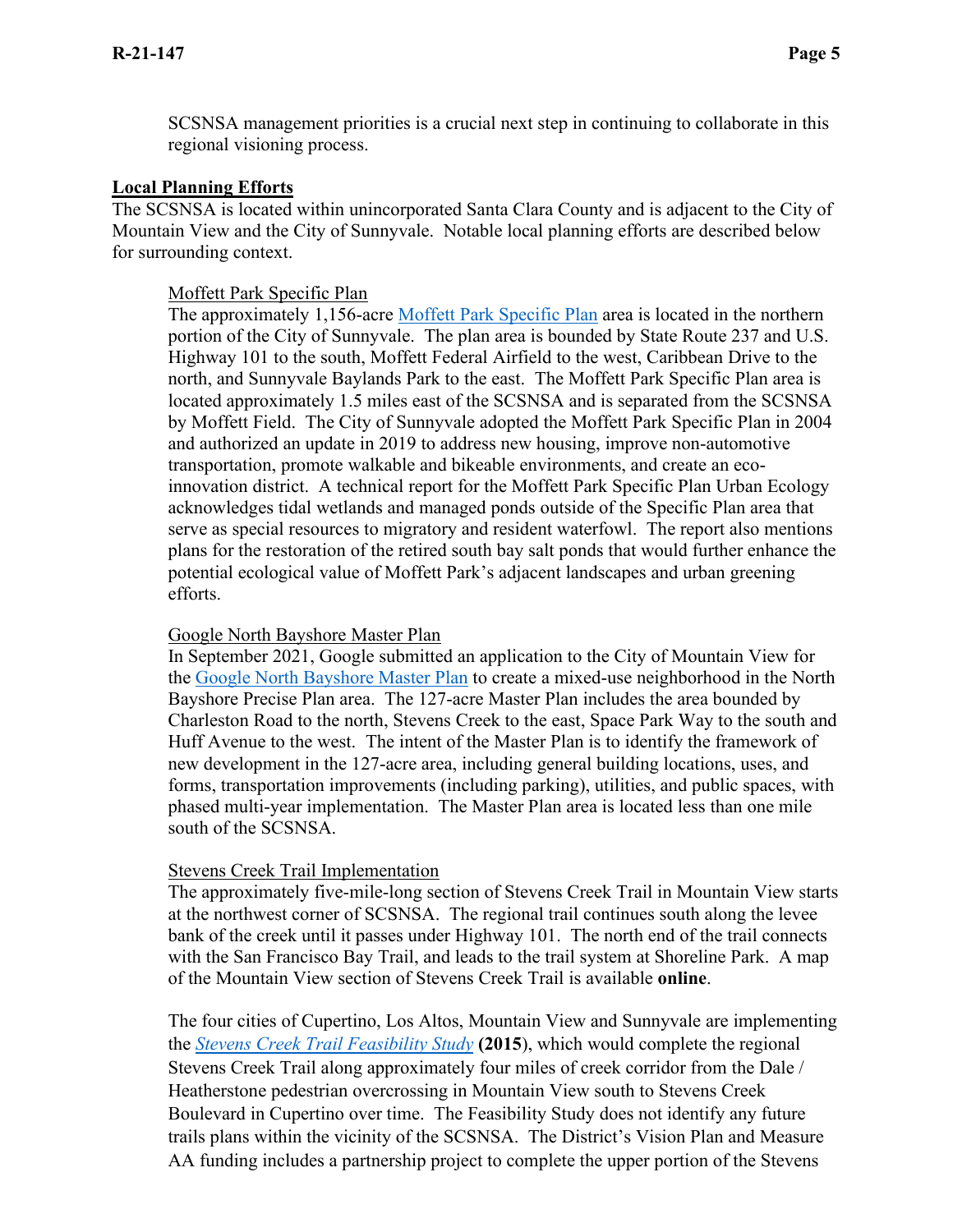Creek Trail between Monte Bello Open Space Preserve and Stevens Creek County Park and support for the completion of the middle section of the trail.

### **District Feasibility Study for SCSNSA and Recommendations**

Given the complex regional planning and collaborative opportunity, staff and the General Manager recommend that the District establish long term management objectives for the SCSNSA. In 2020, the District hired San Francisco Estuary Institute (SFEI) to perform a Feasibility Study (Attachment 1) to assess management options for the SCSNSA. SFEI identified seven potential options for future uses of the parcel. District staff then narrowed the seven Feasibility Study options to the following four general management Alternatives (see also Attachment 2):

**Alternative 1** involves the continued use of the SCSNSA by NASA as a stormwater retention basin and no intentional participation in regional shoreline resilience planning.

**Alternative 1B** involves low-intensity site enhancements and predator management within SCSNSA to support breeding plovers while staff continue coordinating with NASA toward future infrastructure changes.

**Alternative 2** would place the SCSNSA inside of a future Shoreline Levee and would involve active District management to provide enhanced breeding and foraging habitat for waterbirds by managing water levels via upgrades to existing and/or newly installed water gates and levees.

**Alternative 3** would place the SCSNSA on the bayside of a future Shoreline Levee and would involve modifying existing infrastructure to restore the SCSNSA to natural tidal marsh function in coordination with regional restoration plans along the Sunnyvale shoreline.

Alternatives 1B, 2 and 3 create opportunities for the District to achieve its Resource Management Policy goals of providing ecosystem and native species benefits, and by participating in regional resilience planning. Alternatives 2 and 3 both require infrastructure changes to provide a physical separation of the SCSNSA from the remainder of the NASA SWRP. If these changes are made, the District may become responsible for any remaining and/or future contaminants associated with the parcel. See Attachments 1 and 2 for further discussion.

### *General Manager's Recommendation for a Phased Approach*

Based on feedback from the Planning and Natural Resources Committee, and further discussion with regional stakeholders and advocacy groups, the General Manager recommends the following phased sequence of actions over the next 20 years:

#### *Phase 1 – Near term*

Begin with Alternative 1B, which aligns with the plover habitat goals of Alternative 2 but involves low-intensity site enhancements that would not disrupt the current function of the SWRP. Enhancements can be implemented over the next 1-5 years while the USACE finalizes its Shoreline Levee Feasibility Study and while District staff continue coordinating with regional stakeholders. These low-intensity enhancements have been implemented in other plover breeding habitats with success and have boosted annual plover breeding rates where plovers are present. Enhancing habitat for plovers in a location they currently use would fill an immediate regional need that works toward the balanced habitats solution. However, without the ability to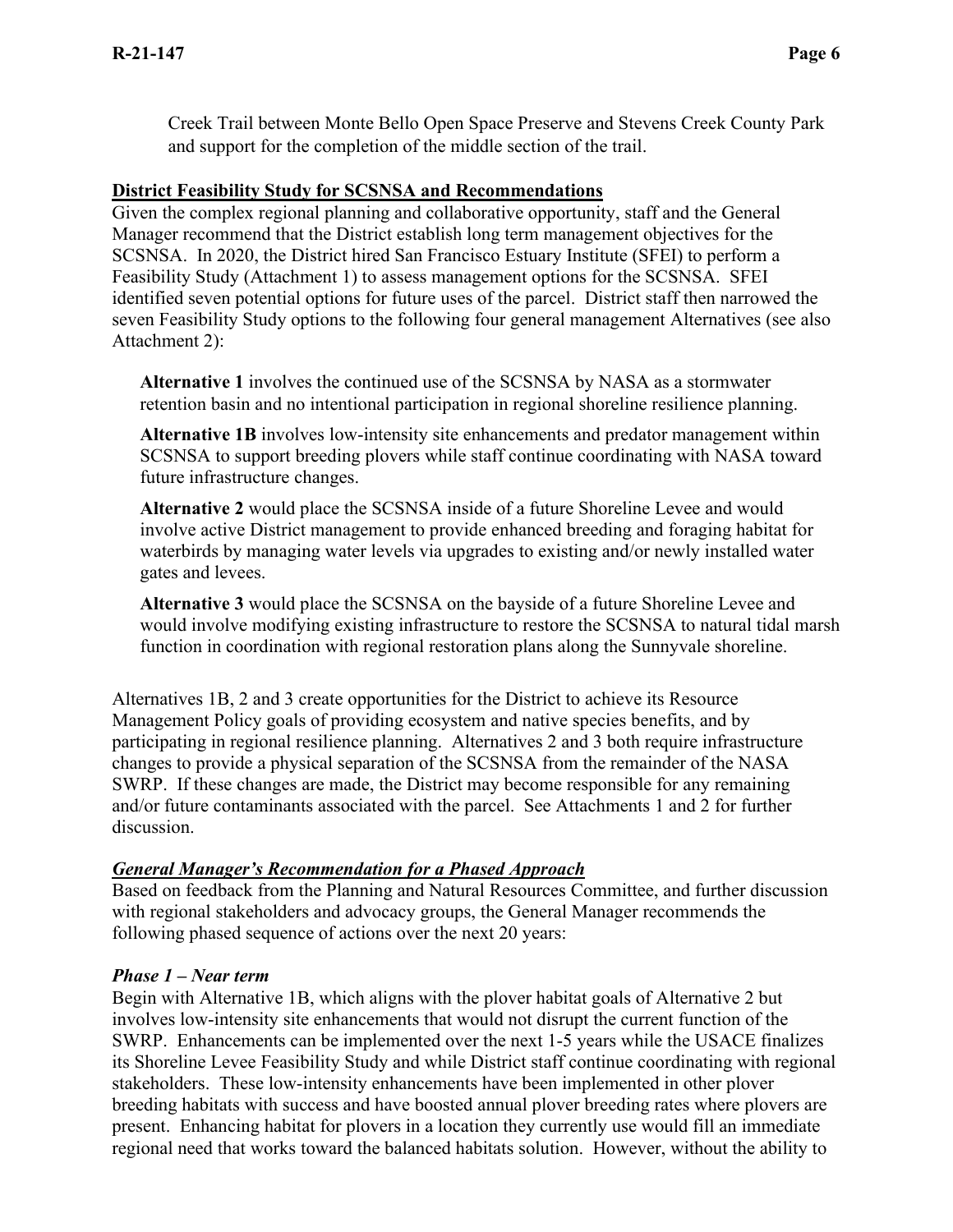control water levels or separating from the SWRP, the SCSNSA management is limited by annual precipitation and natural evaporation.

### *Phase 2 – Mid Term*

Within 3-6 years, proceed with planning and implementing Alternative 2, which includes structural changes to the SCSNSA, like installing water control structures and building an inner berm to separate it from the SWRP. This would benefit all waterbirds because water levels could be controlled year-round. This stage to provide managed pond habitat could begin once stormwater management needs have been analyzed and planned out. Alternative 2 provides essential habitat for breeding plovers and one million migrating waterbirds that rely on the San Francisco Bay each year. Maintaining pockets of managed pond habitat will provide refuge for waterbirds, interspersed throughout a complex of restored tidal marsh to achieve multiple regional ecological goals and objectives. The District has an opportunity to join the efforts of neighboring agencies and land managers to responsibly support all species and habitat functions in our region, not simply at the preserve scale. This pond management would fill a pressing regional need that allows for tidal restoration to be focused elsewhere, thereby maximizing the benefit of the SCSNSA.

### *Phase 3 – Outer Years*

Finally, in the outer years, proceed with evaluating whether to maintain Alternative 2 or implement Alternative 3 to restore the SCSNSA to tidal function, based on the Shoreline Levee's development, timeline, and alignment planning. While Alternative 2 is implemented, District staff would simultaneously continue to participate in planning with regional stakeholders to determine if the long-term status of SCSNSA should be tidal marsh habitat and identify triggers to determine if and when that restoration is actionable based on surrounding shoreline infrastructure development. Otherwise, the SCSNSA would remain a managed pond (Alternative 2) in perpetuity to benefit waterbirds and the Shoreline Levee would be designed around it. This level of planning is estimated to take 20 years at minimum. See Attachment 2 for further discussion.

Through this recommended phased approach, the District has an opportunity to take immediate action that would provide multi-species and multi-project benefits for the next 10-15 years, while shoreline planning continues to develop. The selection of a phased approach, focusing on Alternatives 1B and 2 in the near term would maximize the ecological potential of the SCSNSA.

### **Discussions with Regional Stakeholders**

District staff presented Alternatives 1 through 3 to the USFWS, NASA, SBSPRP, San Francisco Bay Bird Observatory, Citizens Committee to Complete the Refuge, SFEI, Valley Water, and a representative on the Moffett Field Restoration Advisory Board for input and recommendations. There is overall support for Alternative 1B and 2 (i.e., some level of waterbird habitat enhancement while stormwater operations planning is developed). The recommended phased action approach has been successfully implemented by the SBSPRP and is integral to their adaptive management strategy. See Attachment 3 for details.

Of particular note, USFWS Don Edwards National Wildlife Refuge (DENWR) staff advise that they are unlikely to accept a transfer of ownership and/or management of the SCSNSA parcel due to USFWS budget and staff limitations. USFWS staff also recommend that SCSNSA not be in federal ownership in case the site is needed to serve as a local match to federal funding as part of the Shoreline Project to protect community assets at risk.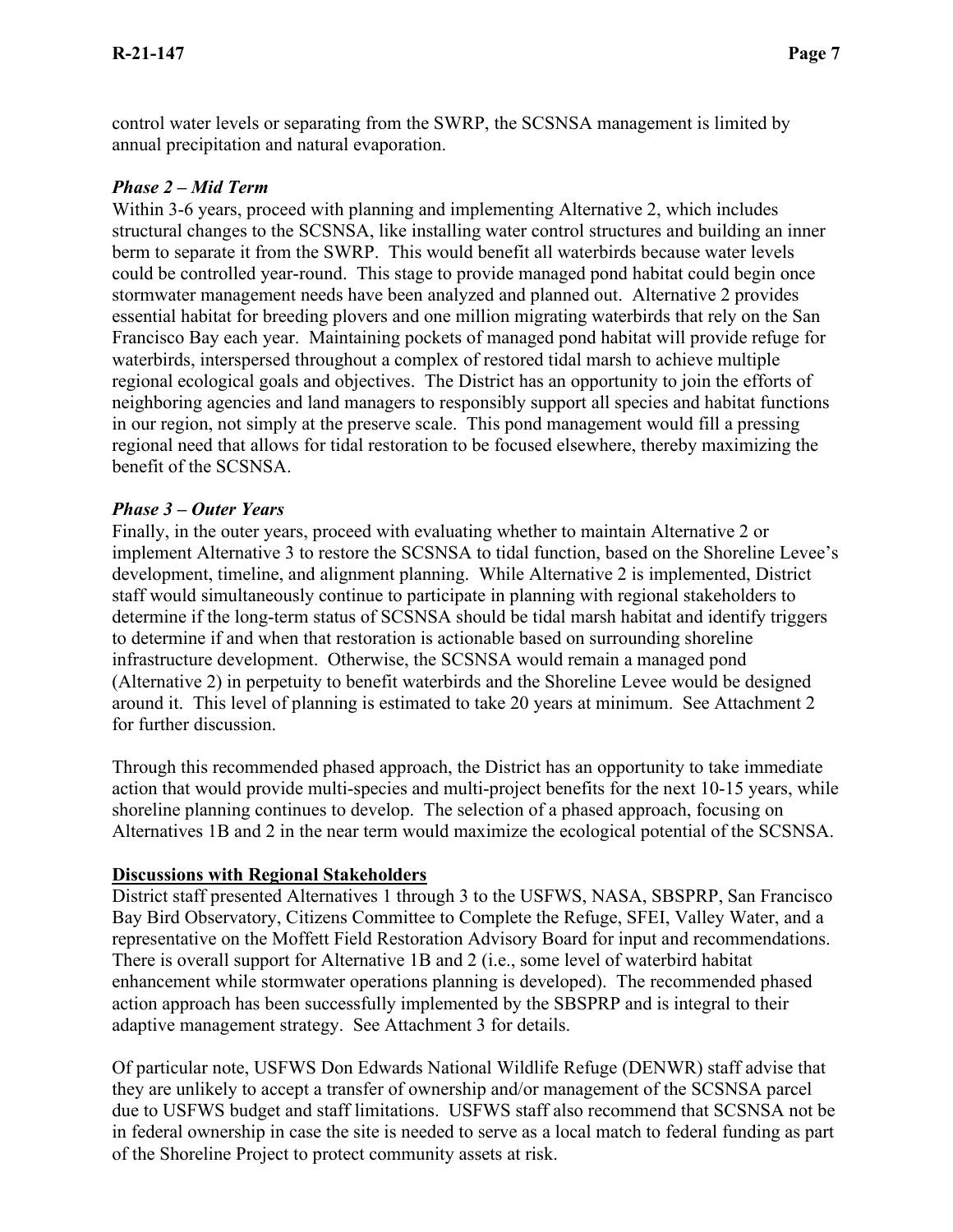### **FISCAL IMPACT**

Preliminary cost estimates for each option are shown on page 47 of the Feasibility Study (Attachment 1). The estimated total one-time cost ranges from \$15.9 million to \$47.6 million. The largest cost factor under all options is the Shoreline Levee starting at \$14.0 million, which stakeholders assume would be paid through the Shoreline Study and is not the fiscal responsibility of the District. Staff stress that these estimates are highly preliminary and theoretical, and do not include design or permitting costs; more accurate fiscal impacts would be calculated when planning efforts are further developed. Alternative 1B's near term low-intensity enhancements are estimated to cost \$50,000. If the Board approves implementation of Alternative 1B enhancements, those costs will be refined, and funding may be requested during FY23 Action plan and Budget review process to begin the first year of work.

The District would seek to share the costs of activities with other agencies whenever practical. Several local and state grant funding sources have been identified to support future actions, including competitive grant programs offered through Valley Water, the San Francisco Bay Restoration Authority, and the State Coastal Conservancy San Francisco Bay Area Program. Additional federal opportunities could be considered such as a request through the Community Projects Program working with Congresswoman Anna Eshoo's office or application for USFWS funding. Future project actions and funding would be proposed in future year Capital Improvement and Action Plans as the project and regional partnership efforts progress and as grant funding is secured.

### **BOARD AND COMMITTEE REVIEW**

This item was discussed with the [Planning and Natural Resource Committee](https://gcc02.safelinks.protection.outlook.com/?url=https%3A%2F%2Fwww.openspace.org%2Fsites%2Fdefault%2Ffiles%2F20210615_SCSNSAResiliencePlanning_R-21-83.pdf&data=04%7C01%7Cktokatlian%40openspace.org%7C6ada6cb2db8e4b3d2a3a08d99af28064%7Ce65476f846154c2c9a9d9fd7c71f4115%7C0%7C0%7C637711188604849808%7CUnknown%7CTWFpbGZsb3d8eyJWIjoiMC4wLjAwMDAiLCJQIjoiV2luMzIiLCJBTiI6Ik1haWwiLCJXVCI6Mn0%3D%7C1000&sdata=97oVGOIT50EZTs0U2%2F8TrXOKUNZDQ1bZ5YKX0b4g7x8%3D&reserved=0) [\(R-21-83,](https://www.openspace.org/sites/default/files/20210615_SCSNSAResiliencePlanning_R-21-83.pdf) [minutes\)](https://www.openspace.org/sites/default/files/20210615_minutes_PNR_APPROVED.pdf) on June 15, 2021. Directors Holman spoke in support of Alternative 2 and Kishimoto spoke in support of Alternative 3 (the two Directors in attendance). Both Directors moved to present Alternatives 2 and 3 to the full Board and to include options to phase either or both Alternatives while regional planning continues. The recommendation before the full Board is consistent with this phased approach. Directors directed staff to include further discussion of neighboring area plans and to identify possible funding sources.

### **PUBLIC NOTICE**

Public notice was provided as required by the Brown Act.

### **CEQA COMPLIANCE**

Low-intensity enhancements under Alternative 1B will require CEQA review, however, they may qualify for an exemption or be covered under District programmatic permit actions. Alternatives 2 through 3, if and when implemented, will also require CEQA and permitting review. Review of Alternative 3 actions could be included in the larger Shoreline Study and Levee planning.

### **NEXT STEPS**

Upon direction from the Board, staff will continue participating in regional project conversations and will advocate for District interests in long term uses of the SCSNSA. Staff will continue to